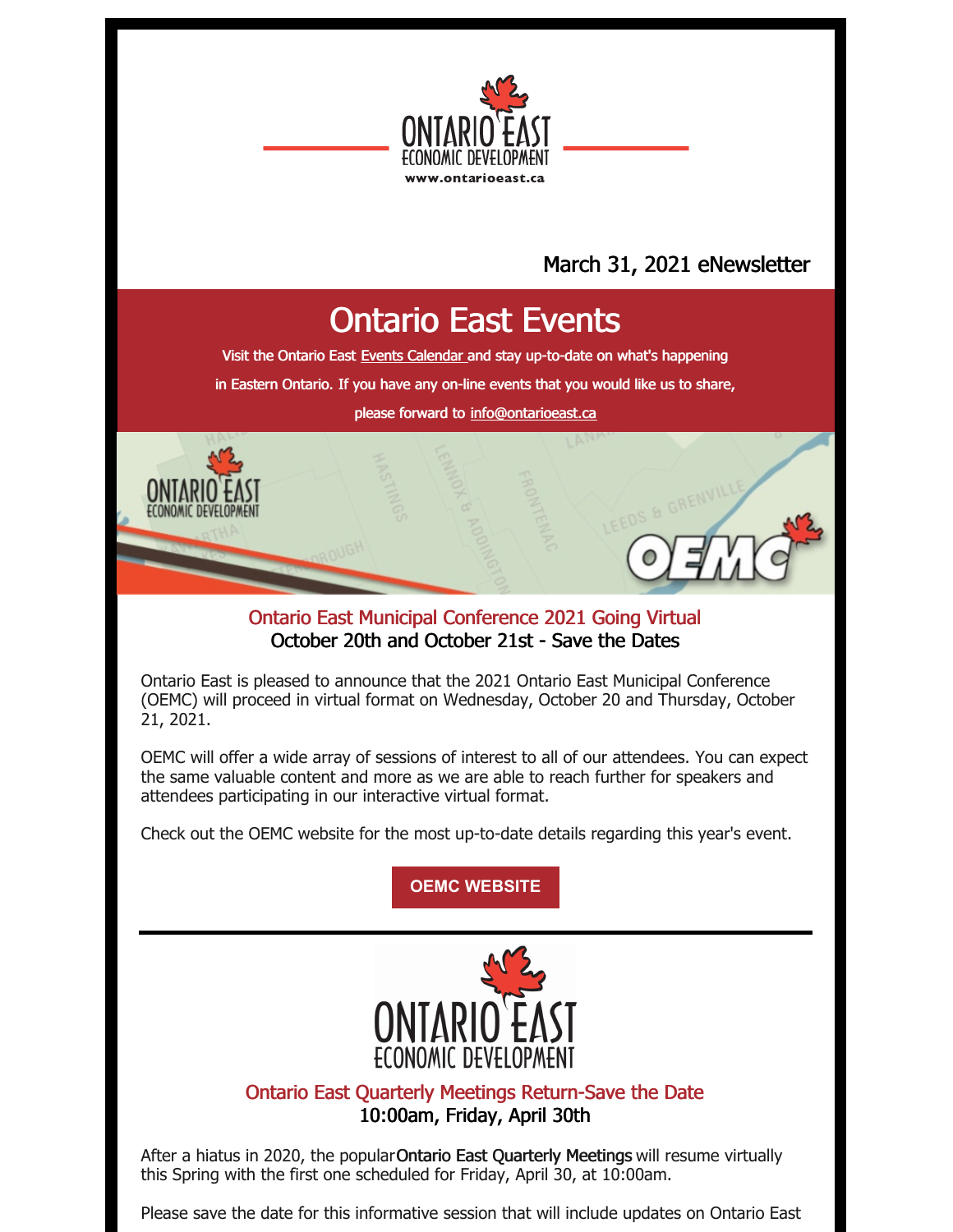projects, guest speakers and highlights from our members and partners across the region.

This event is free for Ontario East members; more details will be shared soon.



### The New Virtual Investment Pitch 10:00am to 1:00pm, Wednesday, April 28th

Round out your business development knowledge by distinguishing Investment Readiness (IR) from Investment Attraction (IA), a step-by-step of how to implement and market investment attraction in a digital environment, reviewing how KPIs are involved and the technologies used throughout the process. Case studies and examples throughout illustrate how this can be done effectively. Facilitated by MBD [Insights](https://mdbinsight.com/) and in partnership with the [Government](https://www.ontario.ca/) of Ontario.

**[LEARN](https://edco.on.ca/event-4214073?CalendarViewType=1&SelectedDate=4/16/2021) MORE**

## Ontario East News

If you have any news that you would like us to share, please forward to [info@ontarioeast.ca](mailto:info@ontarioeast.ca)



### Ontario East Talent Identification Support Project Update (OE-TISP)

#### OE-TISP: Are you on these committees or are you missing out?

The OE-TISP project brings together colleges, workforce boards, employment centres, immigration groups and EDOs across our region. In the past month we've received multiple letters of support that OEEDC is filling a gap for jobseekers and employers - and YOU reading this newsletter. We have an advisory committee for the project to help us network, share ideas, identify gaps and fulfill deliverables together. We have the same for our immigration/new talent attraction group. Should you or someone you know be on these committees? Email [workforcedevelopment@ontarioeast.ca.](mailto:workforcedevelopment@ontarioeast.ca.) We are helping each other reach sub regional goals, and we can help you, too.

PS. Jobseekers and Employers are voting with their feet! They've been hungrily downloading the Upskilling for [Jobseekers](https://t.sidekickopen45.com/s3t/c/5/f18dQhb0S7kv8c82szVf5rhG59hl3kW7_k2842PyJyGW7wzN4k2Qx-dHW2Swb-n2bzNMtf46JSFc01?te=W3R5hFj4cm2zwW43Qghc49Rd2GW41Yx_n3T1LrZW4cQb1f3yMKZJW4mF-Fm3z8JhqW3Q-Yhm45VdpmW3ZY6VR3NBb4vW43QJQG3_ZvrSf4hGPyL04&si=5457739056414720&pi=dbf4404d-e34e-4610-d485-d42977d8ec03) (21 ways to find a career you love)and [Retraining](https://t.sidekickopen45.com/s3t/c/5/f18dQhb0S7kv8c82szVf5rhG59hl3kW7_k2842PyJyGW7wzN4k2Qx-dHW2Swb-n2bzNMtf46JSFc01?te=W3R5hFj4cm2zwW43Qghc49Rd2GW41Yx_n3T1LrZW4cQb1f3yMMgLW3T0vFB1Gzn1jW3K6jW03_SNwqW1GGnTm3P5VwLF4cfLl5PbMD1&si=5457739056414720&pi=dbf4404d-e34e-4610-d485-d42977d8ec03) for Employers guides we compiled to share SAOs and the like across our region. Have you downloaded them yet or shared them on your social and email channels yet? If not, please feel guilty - and go share it now!